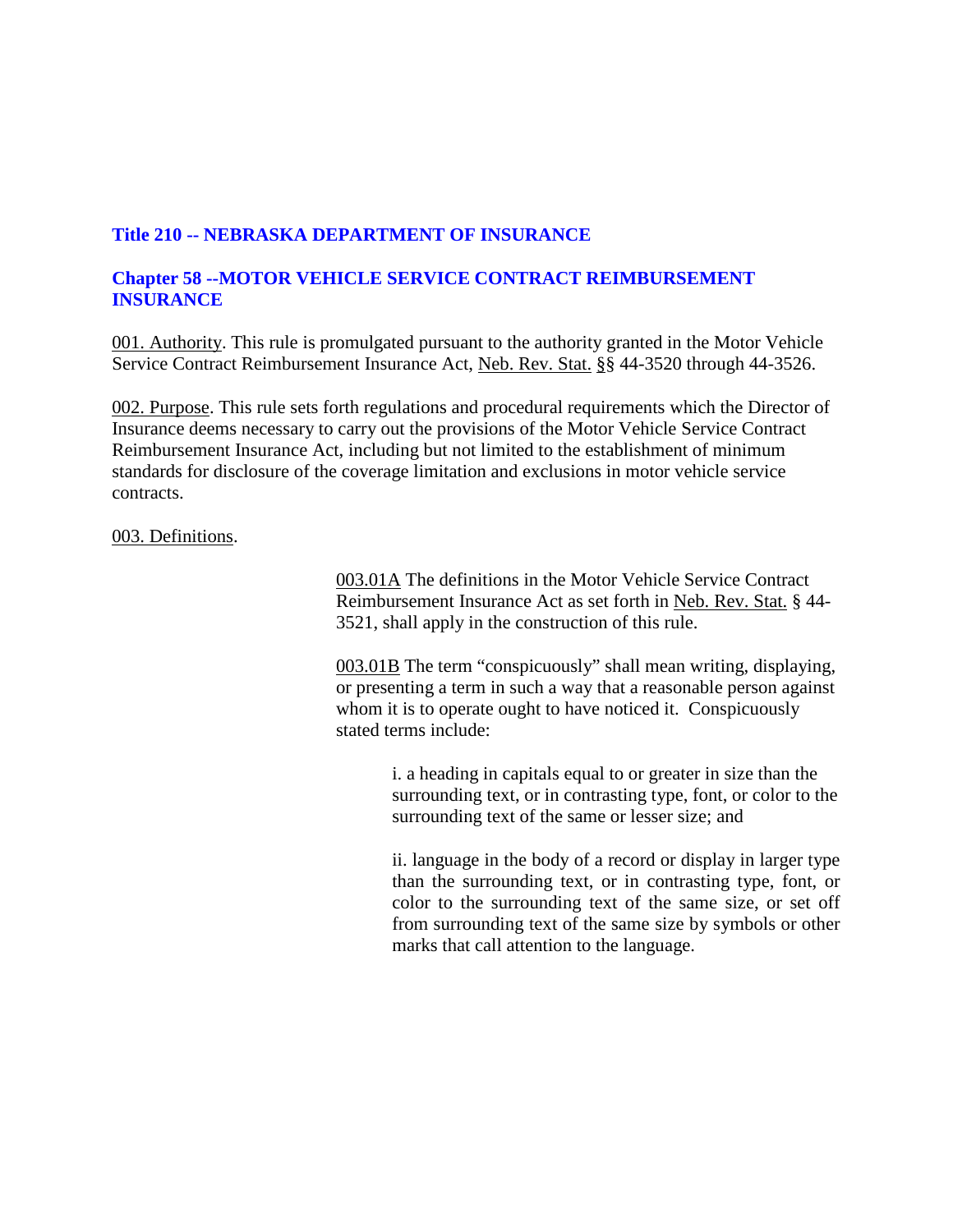## 004. Filing requirements.

It is the responsibility of the motor vehicle service contract provider issuing the motor vehicle service contract to file a true and correct copy of the motor vehicle service contract form(s), motor vehicle service contract reimbursement insurance policy(ies), and the Notice of Filing form with the Department. The Notice of Filing shall be made on a form provided by the Department and must contain the name and address of the business entity filing the form as well as a contact person, the names and addresses of entities from which the service contract forms were purchased, the names and addresses of insurers insuring the provider's contractual liability, and the names and addresses of sales personnel. It is the responsibility of the motor vehicle service contract provider to notify the Department on a continuing basis of any changes in the filings.

005. Insurer's obligation. Each insurer shall provide coverage for all obligations and liabilities incurred by a provider arising out of the provider's contractual obligations to a service contract holder.

006. Disclosure to service contract holders. Every motor vehicle service contract shall be written in clear, understandable language and shall be printed or typed in easy-to-read type, size and style, and shall not be issued, sold, or offered for sale in this state unless the contract:

> 006.01 Identifies the motor vehicle service contract provider and the service contract holder;

006.02 Conspicuously states that the obligations of the motor vehicle service contract provider to the service contract holder are guaranteed under a service contract reimbursement insurance policy;

006.03 Conspicuously states the name and address of the insurance company issuing the reimbursement insurance policy;

006.04 Sets forth the total purchase price and the terms under which it is to be paid;

006.05 Sets forth the procedure for making a claim, including an address and telephone number for claim assistance;

006.06 Conspicuously states the existence of a deductible amount, if any;

006.07 Clearly specifies the merchandise or services, or both, to be provided and any limitations, exceptions or exclusions;

006.08 Sets forth all of the obligations and duties of the service contract holder, such as the duty to prevent any further damage to the vehicle, the obligation to notify the provider in advance of any repair, etc., if any;